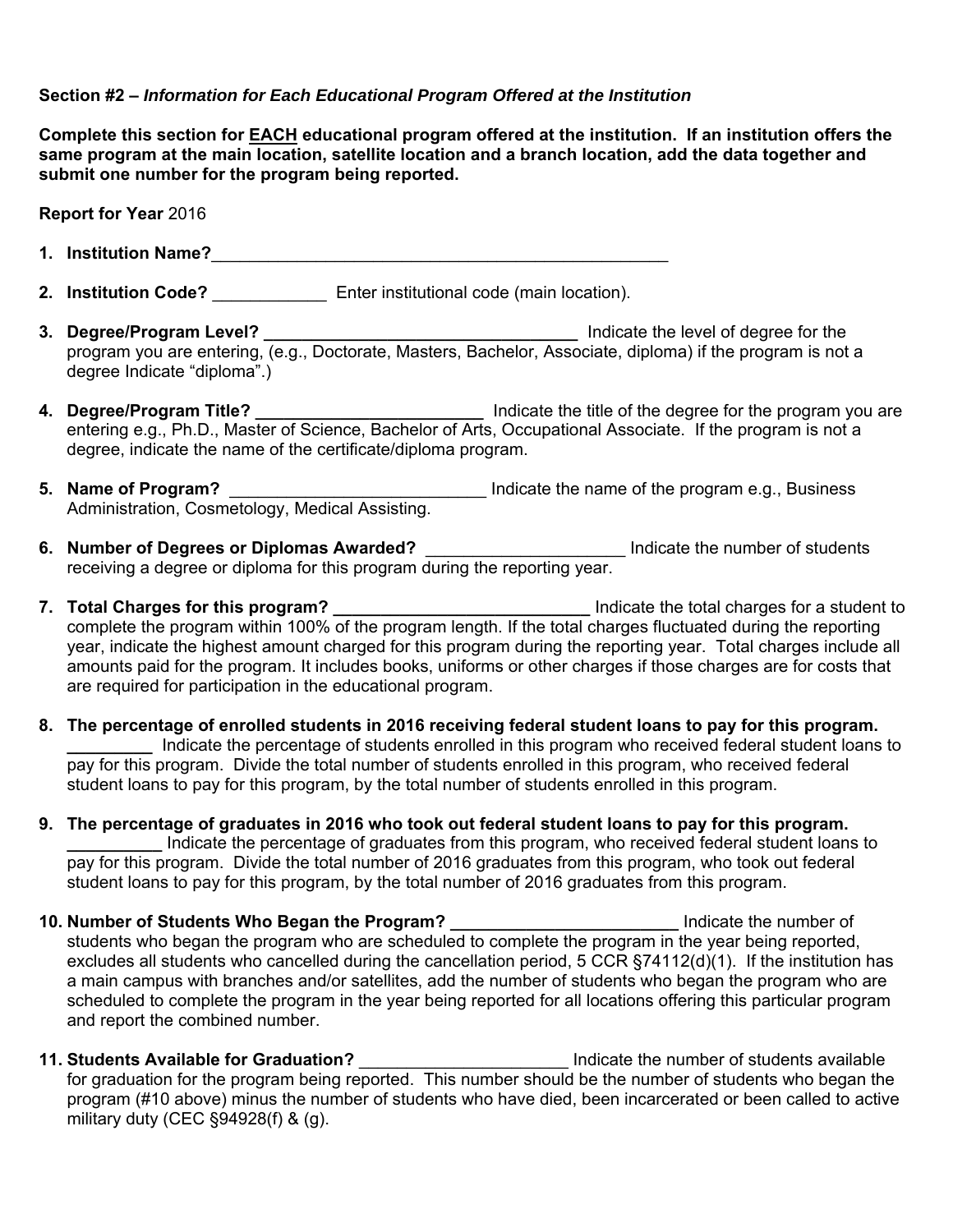- **12. On-time Graduates? \_\_\_\_\_\_\_\_\_\_\_\_\_\_\_\_\_\_\_** Of the students available for graduation (#11 above), indicate the number of students who completed the program within 100% of the published program period within the calendar year being reported (5 CCR §74112(d)(2).
- **13. Completion Rate? \_\_\_\_\_\_** Indicate the number of graduates (from #12 above) divided by the number of students available for graduation (#11 above). **A "rate" is a percentage and should never be more than 100%** (CEC §94929(a), 94928(f) & (g), and 5 CCR §74112(h).
- **14. 150% Completion Rate?** \_\_\_\_\_\_\_\_\_ If the institution tracks 150% completion, indicate the number of students who completed the program after 100% of the published program length, but less than 151% of the published program length, divided by the number of students available for graduation (#11 above) **A "rate" is a mathematical calculation and should never be more than 100%** (5 CCR §74112(h)(l)).
- **15. Is the above data taken from the Integrated Postsecondary Education Data System (IPEDS) of the United States Department of Education? Yes\_\_\_\_ No \_\_\_\_\_** Indicate "yes" if the information was taken from the data that was reported to IPEDS; Indicate "no" if it was not. If this institution does not participate in Title IV financial aid programs it most likely does not report to IPEDS.

#### **CEC § 94929.5 requires institution report placement data for every program that is designed or advertised to lead to a particular career, or advertised or promoted with any claim regarding job placement.**

- **16. Graduates Available for Employment? \_\_\_\_\_\_\_\_\_\_\_** Indicate the number of individuals awarded a degree, diploma or certificate in the 2016 reporting year minus the number of graduates that either died, became incarcerated, were called to active military duty, were international students that left the United States or did not have a visa allowing employment in the United States or, are continuing their education in an accredited or bureau-approved postsecondary institution (CEC §94928(d) & (f)).
- **17. Graduates Employed in the Field? \_\_\_\_\_\_\_\_\_\_\_\_\_** Number of graduates, (#16 above) who are gainfully employed in a single position for which the institution represents the program prepares its graduates within six months after a student completes the applicable educational program. For occupations for which the state requires passing an examination, the period of employment shall begin within six months of the announcement of the examination results for the first examination available after a student completes an applicable educational program. (CEC §94928(e).
- **18. Placement Rate?** \_\_\_\_\_\_\_\_\_\_ Indicate the number of graduates employed in the field (#17 above) divided by the number of graduates available for employment (#16 above.) **A "rate" is a mathematical calculation and should never be more than 100%** (5 CCR §74112(i)(4).
- **19. Graduates employed in the field 20 to 29 hours per week? \_\_\_\_\_\_\_\_\_\_\_** Indicate the number of graduates employed 20 to 29 hours per week.
- **20. Graduates employed in the field at least 30 hours per week?** \_\_\_\_\_\_\_\_\_\_\_ Indicate the number of graduates employed at least 30 or more hours per week.
- **21. Indicate the number of graduates employed :**
	- a. Single position in field
	- b. Concurrent aggregated positions in field \_\_\_\_\_\_ (2 or more positions at the same time)
	- c. Freelance/ self-employed
	- d. By the Institution or an employer owned by the institution, or an employer who shares ownership with the institution \_\_\_\_\_\_\_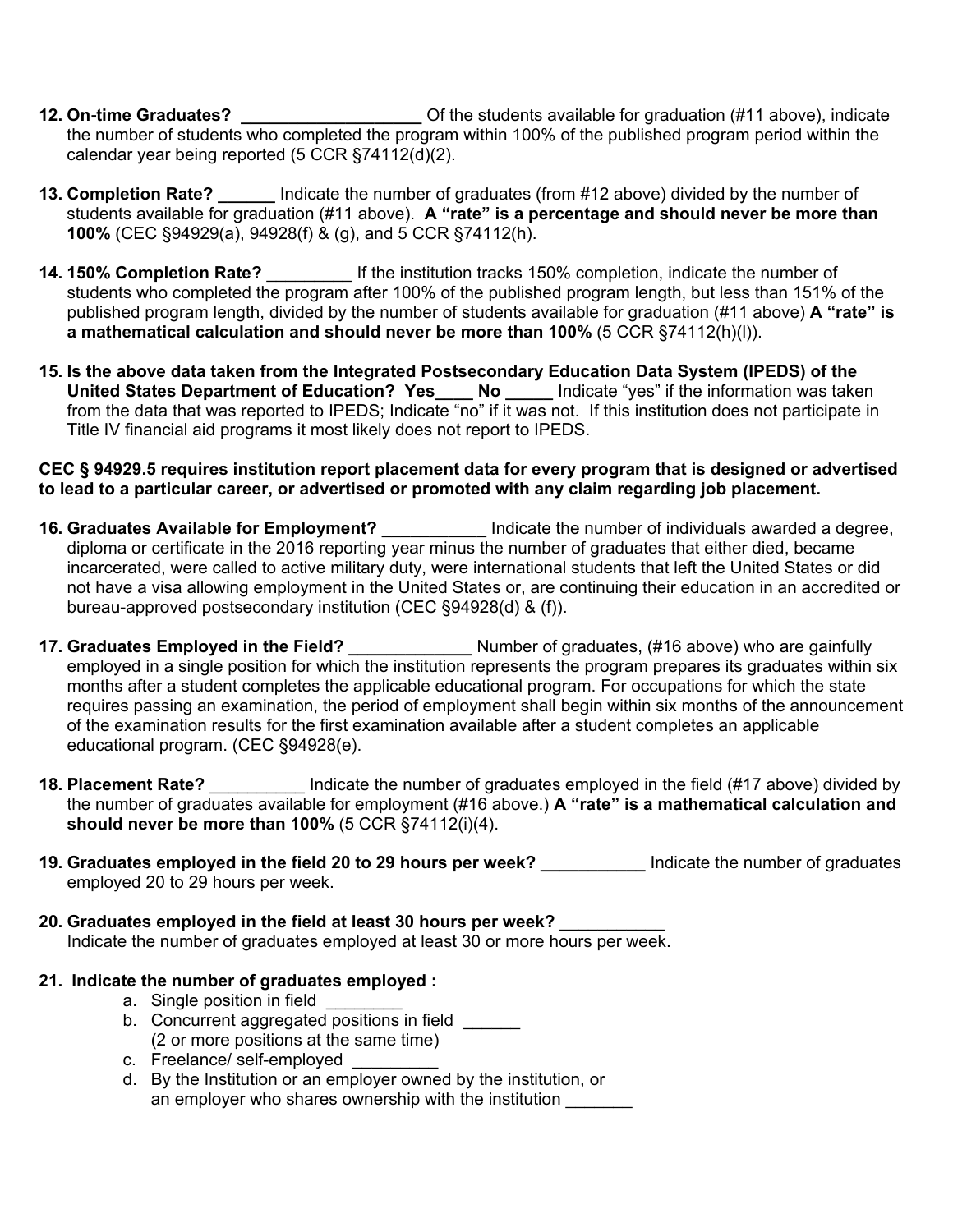#### **Exam Passage Rate**

 **The exam passage data should be as reported by the appropriate state agency. CEC §94929.5(a)(2) requires the institution to report two years of exam passage data for graduates taking the exam for the first time that the examination is available after completion of the educational program.** 

**5 CCR §74112(j) requires the institution to collect the exam passage data directly from its graduates if the exam passage data is not available from the licensing agency.**

 **Yes \_\_\_\_ No\_\_\_\_ 22. Does this educational program lead to an occupation that requires State licensing?** 

If "yes' please list the name of the State licensing entity that licenses this field.

If "no" you may skip to "Salary Data" below

**First Data Year 2016** Two years data is required.

- 23. Name of the State licensing entity that licenses the field. **\_\_\_\_\_\_\_\_\_\_\_\_\_\_\_\_\_\_\_\_\_\_\_** Enter the name of the State licensing entity.
- 24. Name of Exam? **24. Name of Exam? Exam Exam Exam Exam Exam Exam Exam Exam Exam Exam Exam Exam Exam Exam Exam Exam Exam Exam Exam Exam Exam Exam Exam Exam Exam Exam E**
- **25. Number of Graduates Taking State Exam? \_\_\_\_\_\_\_\_\_\_\_\_\_\_\_\_\_\_\_\_** Enter the number of graduates who took the State exam in the reported year (CEC §94929.5(a)(2) and 5 CCR §74112(j).
- **26. Number Who Passed the State Exam? \_\_\_\_\_\_\_\_\_\_\_\_\_\_\_\_\_** Enter the number of graduates who took the State exam and passed it on the first attempt (CEC §94929.5(a)(2) and 5 CCR §74112(j).
- 27. Number Who Failed the State Exam? \_\_\_\_\_\_\_\_\_\_\_\_\_\_\_\_\_\_\_\_\_\_\_\_Enter the number of graduates who took the State exam and failed it on the first attempt (CEC §94929.5(a)(2) and 5 CCR §74112(i).
- **28. Passage Rate?** \_\_\_\_\_\_\_\_\_\_\_\_\_\_\_\_\_ Enter the passage rate for graduates who took the State exam and passed it on the first attempt.
- 29. Is This Data from the State Licensing Agency that Administered the Exam? Yes \_\_\_\_\_ No  $(5 \text{ CCR} \text{ } 5 \text{ } 74112$ (j). If yes, list the name of the Agency
- **30. If the response to #29 was "no" provide a description of the process used for Attempting to Contact Students: Students: Students: Example 2012 If the information for the exam passage** data was collected directly from the students by the institution provide a description of the process used for attempting to contact students (5 CCR §74112(j). If more space is needed please attach an explanation and clearly mark it "Process for attempting to contact students."
- J **31. Do graduates have the option or requirement for more than one type of State licensing exam? Yes\_\_\_\_ No\_\_\_\_**

If "Yes" provide the name(s) of other State licensing exam options or requirements:

**Second Data Year 2015**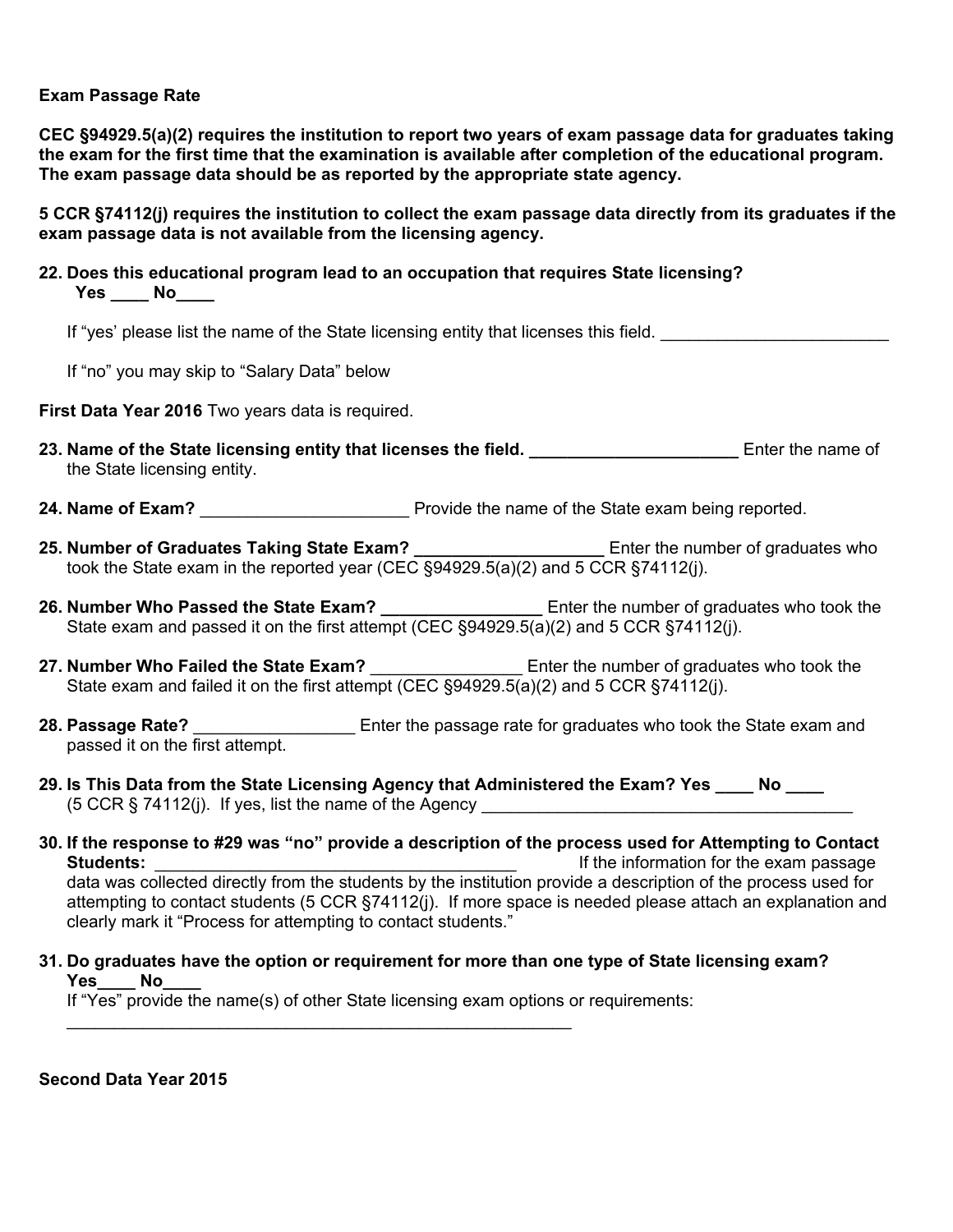**32. Name of the State licensing entity that licenses the field.** 

Enter the name of the State licensing entity.

# **33. Name of State Exam? \_\_\_\_\_\_\_\_\_\_\_\_\_\_\_\_\_\_\_\_\_\_\_\_\_\_\_\_\_\_\_\_\_\_\_\_\_\_\_\_\_\_\_\_\_\_\_\_\_\_\_\_**

Provide the name of the State exam being reported.

- **34. Number of Graduates Taking State Exam? \_\_\_\_\_\_\_\_\_\_\_\_\_\_\_\_\_** Enter the number of graduates who took the State exam in the reported year (CEC §94929.5(a)(2) and 5 CCR §74112(j).
- **35. Number Who Passed the State Exam?** \_\_\_\_\_\_\_\_\_\_\_\_\_\_\_\_\_\_\_\_\_\_\_\_\_\_\_\_\_Enter the number of graduates who took the State exam and passed it on the first attempt (CEC §94929.5(a)(2) and 5 CCR §74112(j).
- **36. Number Who Failed the State Exam?** \_\_\_\_\_\_\_\_\_\_\_\_\_\_\_Enter the number of graduates who took the State exam for the first time and failed it (CEC  $\overline{\S^{94929.5(a)(2)}}$  and 5 CCR  $\overline{\S^{74112(i)}}$ .
- **37. Passage Rate?** \_\_\_\_\_\_\_\_\_\_\_\_\_\_\_\_ Enter the passage rate for graduates who took the State exam and passed it on the first attempt.
- **38. Is This Data from the Licensing Agency that Administered the State Exam? Yes \_\_\_\_ No \_\_\_\_\_**  (5 CCR §74112(j)) If yes, enter the name of the agency.
- **39. If the response to #38 was "no" provide a description of the process used for Attempting to Contact Students: \_\_\_\_\_\_\_\_\_\_\_\_\_\_\_\_\_\_\_\_\_\_\_\_\_\_\_\_\_\_\_\_\_\_\_\_\_\_\_\_\_\_** If the information for the exam passage data was collected directly from the students by the institution provide a description of the process used for attempting to contact students (5 CCR §74112(j). If more space is needed please attach an explanation and clearly mark it "Process for attempting to contact students."
- **40. Do graduates have the option or requirement for more than one type of State licensing exam?** \_\_\_\_\_\_\_\_\_\_\_\_\_\_\_\_\_\_\_\_\_\_\_\_\_\_\_\_\_\_\_\_\_\_\_\_\_\_\_\_\_\_\_\_\_\_\_\_\_\_\_\_\_\_\_\_\_\_\_\_\_\_\_\_\_\_\_\_\_\_\_\_\_\_\_\_\_\_\_\_\_ **Yes \_\_\_\_ No\_\_\_\_** If "Yes" provide the names of other State licensing exam options or requirements:

**Salary Data - CEC §94910(d) and 94929.5(a)(3) require the reporting of salary and wage information in increments of \$5,000.00 for graduates employed in the field of study.**

- **41. Graduates Available for Employment?** \_\_\_\_\_\_\_\_\_\_\_ Indicate the number that is the remainder of the number of graduates (#16 above) minus the number of graduates that either died, became incarcerated, were called in to active military duty, were international students that left the United States or did not have a visa allowing employment in the United States or, are continuing their education in an accredited or bureauapproved postsecondary institution (CEC §94928(d), (f), and 5 CCR §74112(l).
- **42. Graduates Employed in the Field? \_\_\_\_\_\_\_\_\_\_\_** Indicate the number of graduates who are gainfully employed (#17 above) within six months of graduation in a position for which the skills obtained through the education and training provided by the institution are required or provided a significant advantage to the graduate in obtaining the position (CEC §94928(e), and 5 CCR §74112(l).
- **43. Graduates Employed in the Field Reported receiving the following Salary or Wage: \_\_\_\_\_\_\_\_\_** Enter the number of graduates employed in the field reporting to receive the annual salary between the lowest number indicated and the highest number indicated. Example: If a student reports that they are receiving